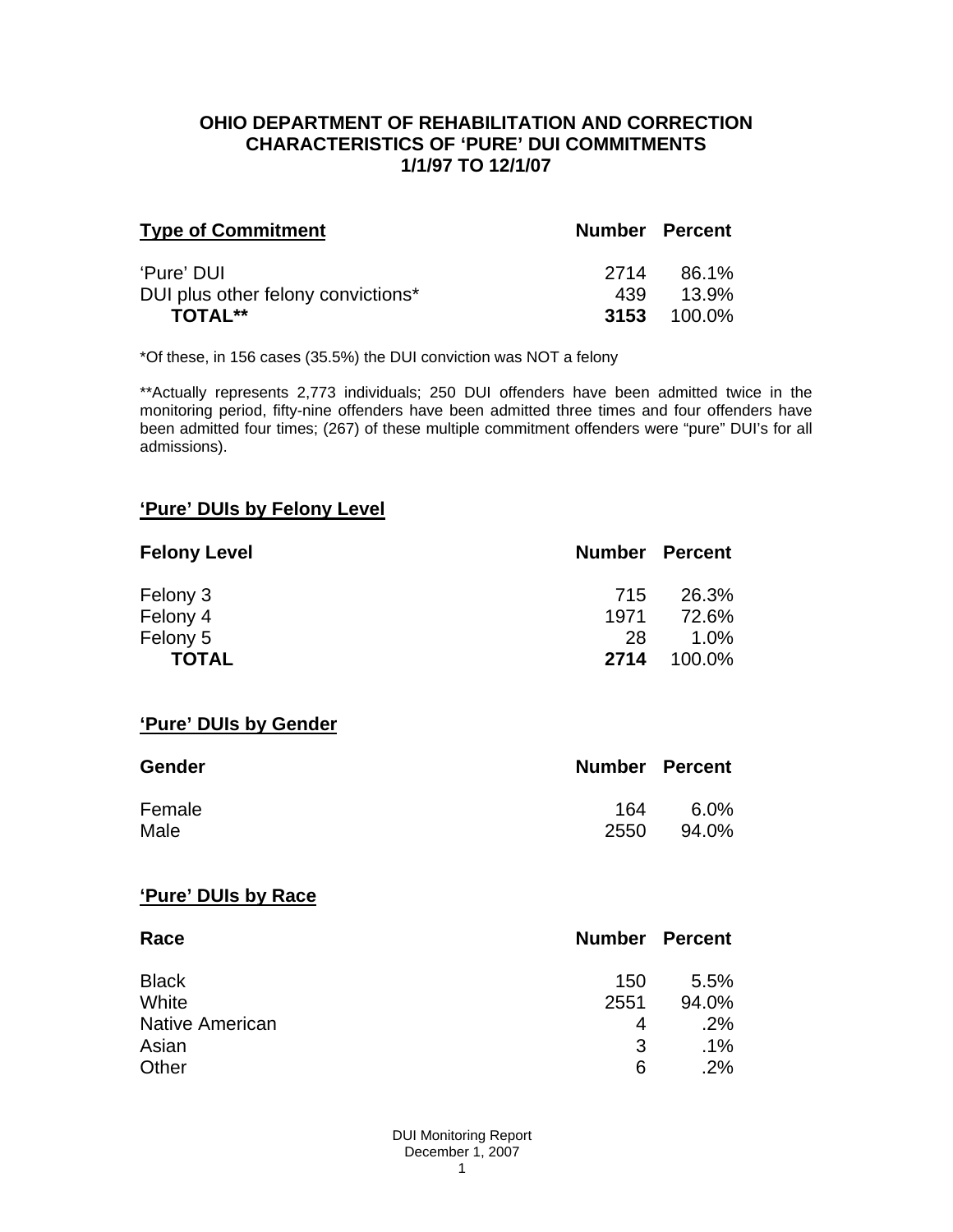# **'Pure' DUIs by Age at Commitment**

| <b>Age at Commitment</b> | <b>Number</b> | <b>Percent</b> |
|--------------------------|---------------|----------------|
| 25 and under             | 125           | 4.6%           |
| 26 to 30                 | 332           | 12.2%          |
| 31 to 35                 | 446           | 16.4%          |
| 36 to 40                 | 591           | 21.8%          |
| 41 to 45                 | 620           | 22.8%          |
| 46 to 50                 | 377           | 13.9%          |
| Over 50                  | 223           | 8.2%           |
|                          |               |                |

| Range = $19$ to 77 | Median = $39$ |
|--------------------|---------------|
| Mean $=$ 39.3      | Mode $= 44$   |

# **'Pure' DUIs by Security Classification**

| <b>Security Level</b>                | <b>Number Percent</b> |         |
|--------------------------------------|-----------------------|---------|
| Level 1-A                            | 247                   | $9.1\%$ |
| Level 1-B                            | 1976                  | 72.8%   |
| Level 2                              | 338                   | 12.5%   |
| Level 3*                             | 152                   | 5.6%    |
| Level 4-B                            |                       | $.0\%$  |
| *Includes inmates still in reception |                       |         |

# **'Pure' DUIs by County of Commitment**

| <b>County of Commitment</b> | <b>Number</b> | <b>Percent</b> |
|-----------------------------|---------------|----------------|
| Cuyahoga                    | 241           | 8.9%           |
| Summit                      | 194           | 7.1%           |
| <b>Stark</b>                | 170           | 6.3%           |
| Hamilton                    | 155           | 5.7%           |
| <b>Butler</b>               | 126           | 4.6%           |
| Lorain                      | 113           | 4.2%           |
| Franklin                    | 111           | 4.1%           |
| Lake                        | 108           | 4.0%           |
| Clermont                    | 105           | 3.9%           |
| Warren                      | 77            | 2.8%           |
| Portage                     | 67            | 2.5%           |
| <b>All Other Counties</b>   | 1247          | 45.9%          |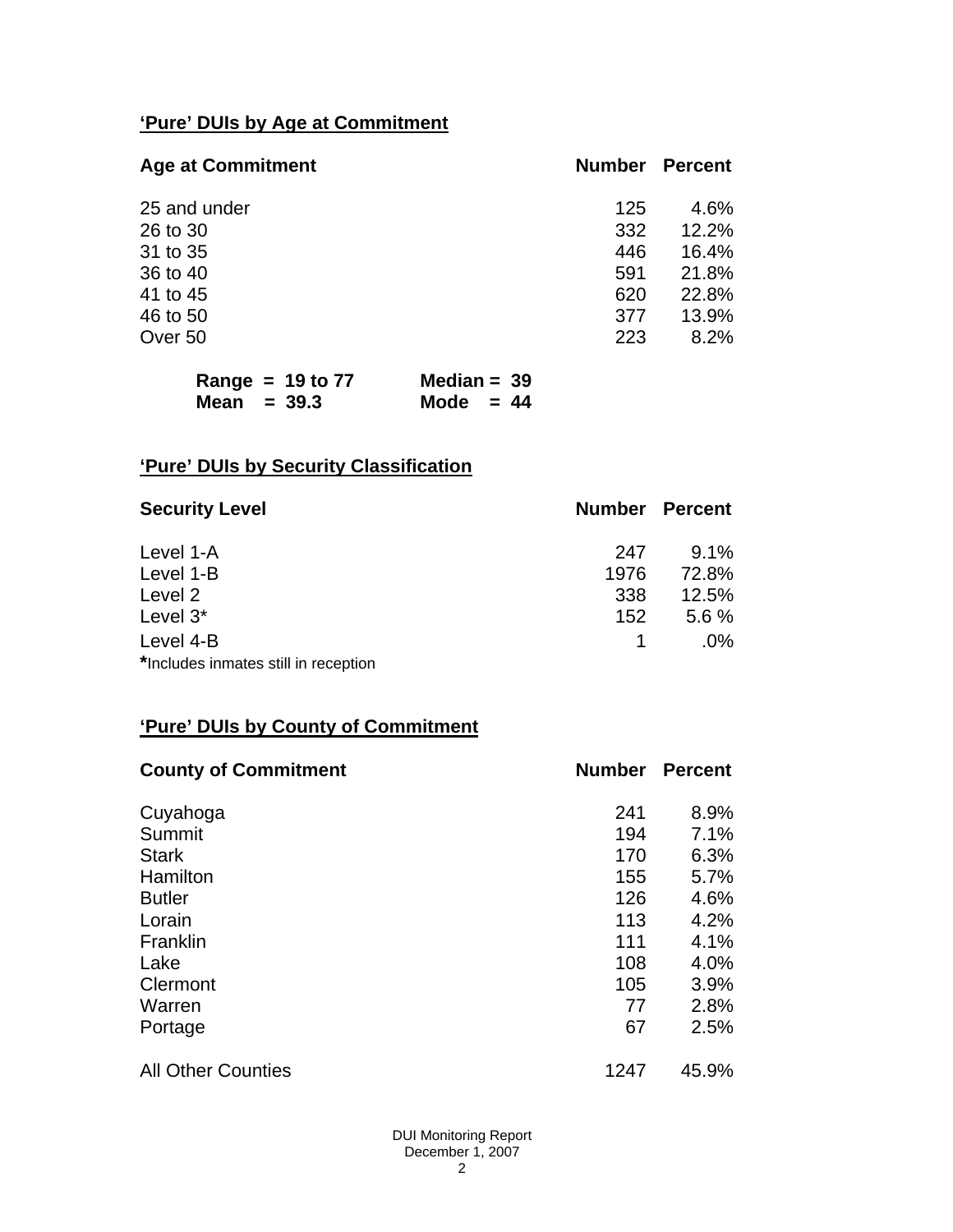# **'Pure' DUIs by Current Status**

| <b>Current Status</b>                  | <b>Number</b> | <b>Percent</b> |
|----------------------------------------|---------------|----------------|
| <b>Currently Incarcerated</b>          | 497           | 18.3%          |
| <b>Judicial Release</b>                | 451           | 16.6%          |
| <b>Released under PRC</b>              | 871           | 32.1%          |
| Released to Appeal Bond                |               | .3%            |
| <b>Furlough (Transitional Control)</b> | 108           | 4.0%           |
| <b>Vacated Sentence</b>                | 10            | .4%            |
| <b>Court Order</b>                     | 10            | .4%            |
| Death of Inmate                        | 16            | .6%            |
| Released at Expiration of Prison Term* | 744           | 27.4%          |

\*Released without post-release control; of the 1285 releases since January 2004, 657 were expiration of prison term (51.1%), compared with 272 inmates released onto PRC (which included 200 males who successfully completed the DUI IPP sentence reduction program, seven females who successfully completed the Camp Meridian community service IPP program and seven females who completed a drug/alcohol or education intensive program).

# **'Pure' DUIs by Length of Sentence (in months)**

| <b>Length of Sentence</b>           | <b>Number Percent</b> |                 |
|-------------------------------------|-----------------------|-----------------|
| Two Months (mandatory sentence)     | 66                    | 2.4%            |
| Three to Six Months                 | 315                   | 11.6%           |
| Seven to Eleven Months              | 242                   | 8.9%            |
| <b>Twelve Months</b>                | 684                   | 25.2%           |
| Thirteen to Seventeen Months        | 228                   | 8.4%            |
| <b>Eighteen Months</b>              | 209                   | 7.7%            |
| Nineteen to Twenty-four Months      | 427                   | 15.7%           |
| <b>Twenty-five to Thirty Months</b> | 209                   | 7.7%            |
| Thirty-one to Thirty-five Months    | 2                     | $.1\%$          |
| Thirty-six to Forty-seven Months    | 180                   | 6.6%            |
| Forty-eight to Fifty-nine Months    | 103                   | 3.8%            |
| Sixty Months or more                | 48                    | 1.8%            |
| Mode<br>$= 12$ months<br>Mean       |                       | $= 18.8$ months |

 **Median = 14 months**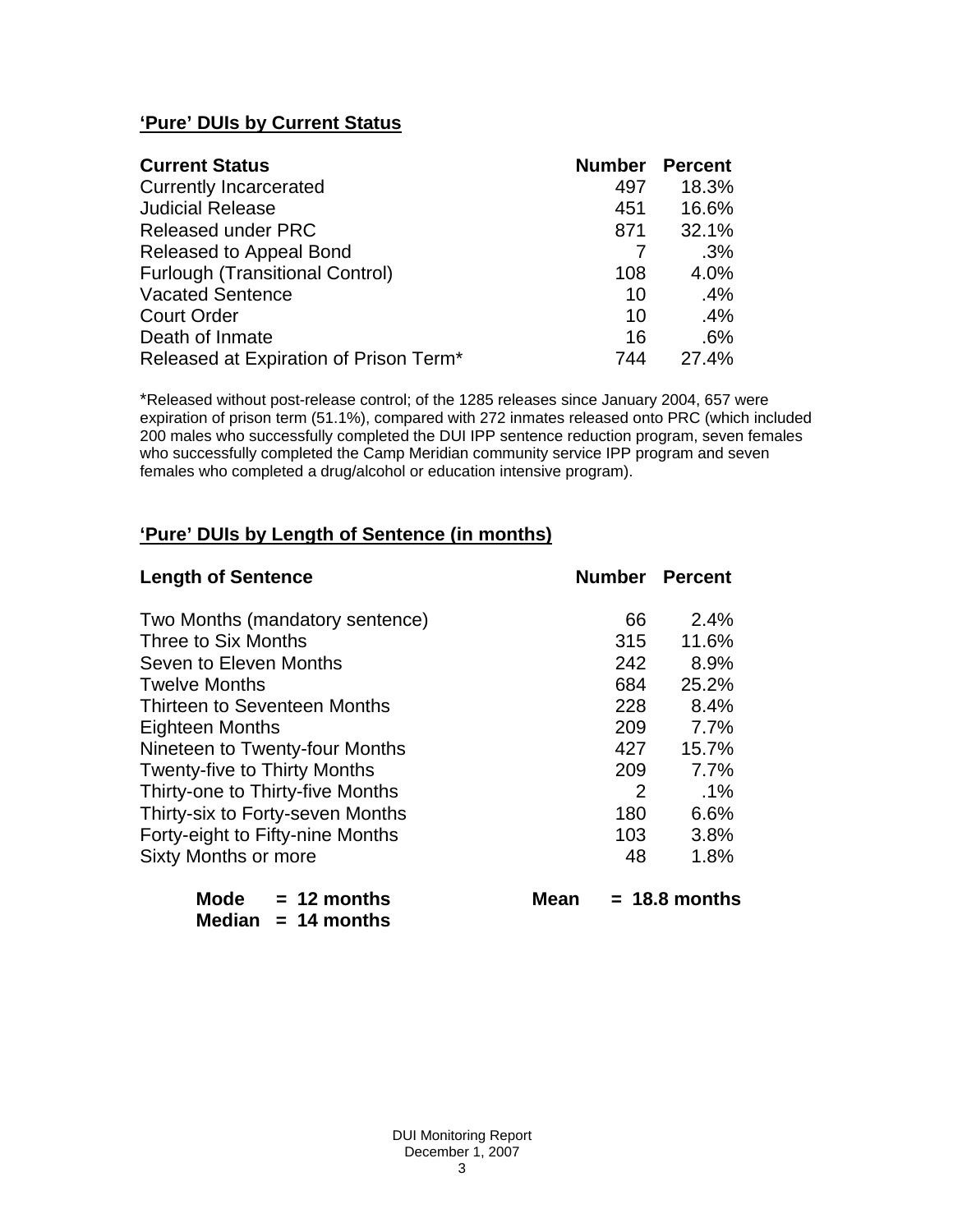# **'Pure' DUIs by Number of Prior Incarcerations**

| <b>Number of Prior Incarcerations</b> |      | <b>Number Percent</b> |
|---------------------------------------|------|-----------------------|
| None                                  | 1615 | 59.5%                 |
| One                                   | 635  | 23.4%                 |
| Two                                   | 280  | $10.3\%$              |
| Three or more                         | 184  | 6.8%                  |

#### **'Pure' DUIs Currently Incarcerated by Parent Institution\* (12/1/07)**

| <b>Institution</b>                                 | <b>Number</b>  | <b>Percent</b> | # in<br>Camp   |
|----------------------------------------------------|----------------|----------------|----------------|
| <b>Allen Correctional Institution</b>              | 4              | .8%            |                |
| <b>Belmont Correctional Institution</b>            | 20             | 4.0%           | 12             |
| <b>Chillicothe Correctional Institution</b>        | 9              | 1.8%           |                |
| <b>Correctional Reception Center</b>               | 22             | 4.4%           |                |
| <b>Corrections Medical Center</b>                  | $\mathbf{1}$   | .2%            |                |
| <b>Dayton Correctional Institution</b>             | $\overline{2}$ | .4%            |                |
| <b>Franklin Pre-Release Center</b>                 | 3              | .6%            |                |
| <b>Grafton Correctional Institution</b>            | 13             | 2.6%           |                |
| <b>Hocking Correctional Institution</b>            | 6              | 1.2%           |                |
| <b>Lake Erie Correctional Institution</b>          | 33             | 6.6%           |                |
| <b>Lebanon Correctional Institution</b>            | 1              | .25            | 1              |
| <b>London Correctional Institution</b>             | 15             | 3.0%           | 5              |
| <b>Lorain Correctional Institution</b>             | 25             | 5.0%           |                |
| <b>Madison Correctional Institution</b>            | 5              | 1.0%           |                |
| <b>Mansfield Correctional Institution</b>          | 24             | 4.8%           | 25             |
| <b>Marion Correctional Institution</b>             | 18             | 3.6%           | 5              |
| <b>Noble Correctional Institution</b>              | 12             | 2.4%           |                |
| <b>North Central Correctional Institution</b>      | 5              | 1.0%           |                |
| <b>North Coast Correctional Treatment Facility</b> | 145            | 29.2%          | $14**$         |
| <b>Northeast Pre-Release Center</b>                | $\overline{2}$ | .4%            |                |
| <b>Oakwood Correctional Facility</b>               | $\overline{2}$ | .4%            |                |
| Ohio Reformatory for Women                         | 22             | 4.4%           |                |
| <b>Ohio State Penitentiary</b>                     | $\overline{4}$ | .8%            | 4              |
| <b>Pickaway Correctional Institution</b>           | 76             | 15.3%          |                |
| <b>Richland Correctional Institution</b>           | 12             | 2.4%           |                |
| <b>Ross Correctional Institution</b>               | $\overline{7}$ | 1.4%           | $\overline{2}$ |
| Southeastern Correctional Institution              | $\overline{2}$ | .4%            |                |
| <b>Toledo Correctional Institution</b>             | $\overline{1}$ | .2%            | 2              |
| <b>Trumbull Correctional Institution</b>           | 3              | .6%            | $3***$         |
| <b>Warren Correctional Institution</b>             | 1              | .2%            |                |

 $N = 497$ 

\*Includes inmates out to court \*\*In DUI IPP program at NCCTF (male) \*\*\*Female inmates in TCI camp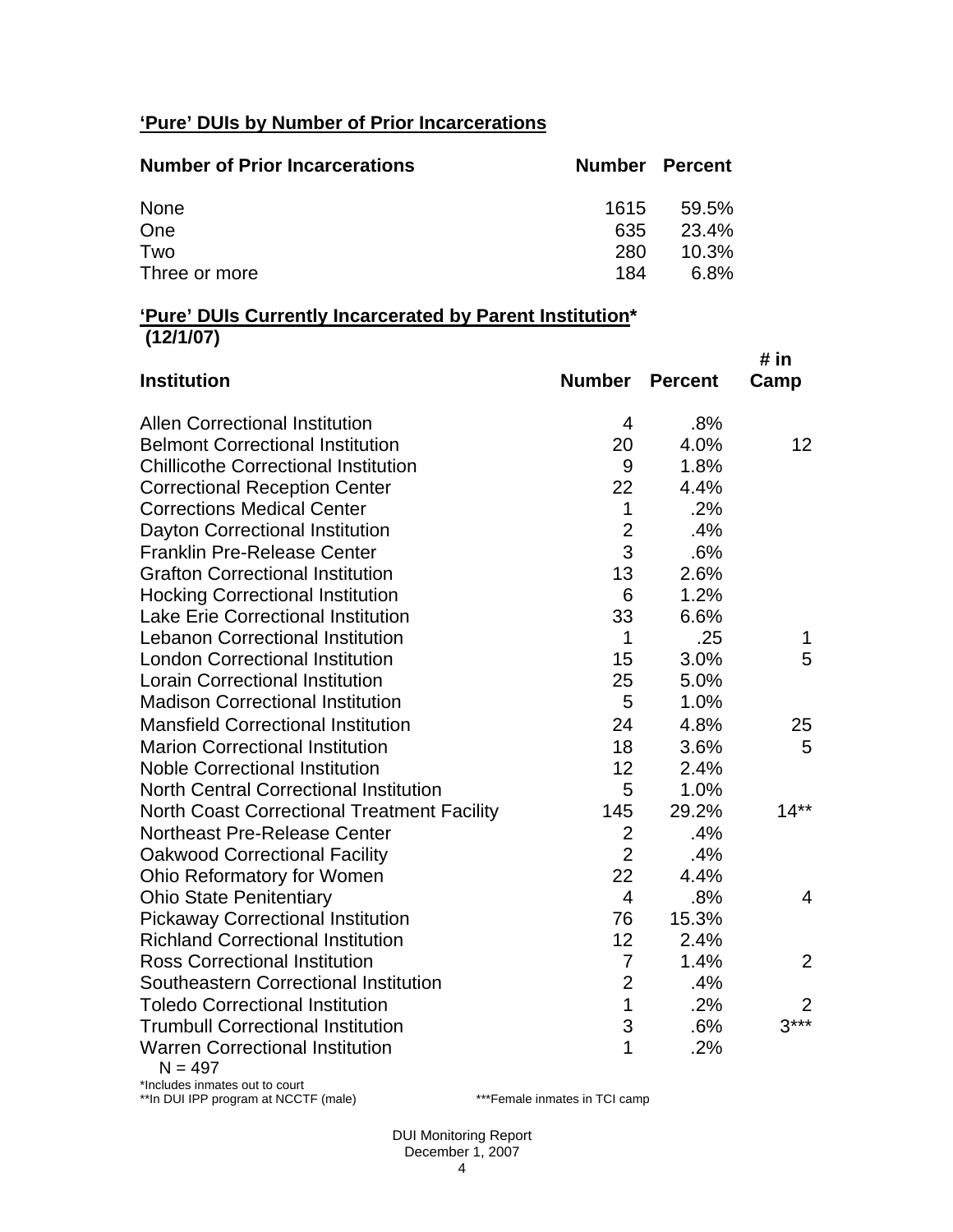# **'PURE' DUI OFFENDERS COMPARISON OF SELECTED RELEASE TYPES DEMOGRAPHICS AND TIME SERVED/TIME SAVED VARIABLES 11/1/07**

|                                                                                | <b>Release Types</b>        |                              |                                             |                                    |                            |                           |                                                               |                                                         |  |  |
|--------------------------------------------------------------------------------|-----------------------------|------------------------------|---------------------------------------------|------------------------------------|----------------------------|---------------------------|---------------------------------------------------------------|---------------------------------------------------------|--|--|
| <b>Variables</b>                                                               | Post-<br>Release<br>Control |                              | IPP with<br>Post-<br>Release<br>Control**** |                                    | <b>Judicial</b><br>Release |                           | Expiration<br>of Sentence<br>with No<br>Supervision           |                                                         |  |  |
|                                                                                | $\%$ *<br>N                 |                              | N<br>$%$ *                                  |                                    | $\%$ $*$<br>N              |                           | N                                                             | $\%$                                                    |  |  |
| <b>TOTAL</b>                                                                   | 461                         |                              | 391                                         |                                    | 451                        |                           | 744                                                           |                                                         |  |  |
| Race:<br>White<br>African-American<br><b>Native American</b><br>Asian<br>Other | 436<br>23<br>$\overline{2}$ | 94.6<br>5.0<br>$\mathcal{A}$ | 372<br>16<br>1<br>$\overline{2}$            | 95.1<br>4.1<br>$\cdot$ 3<br>$.5\,$ | 427<br>23<br>1             | 94.7<br>5.1<br>$\cdot$ .2 | 686<br>53<br>$\mathbf{1}$<br>$\overline{c}$<br>$\overline{2}$ | 92.2<br>7.1<br>$\cdot$ 1<br>$\cdot$ 3<br>$\overline{3}$ |  |  |
| Gender:<br>Male<br>Female                                                      | 440<br>21                   | 95.4<br>4.6                  | 391                                         | 100.0                              | 408<br>43                  | 90.5<br>9.5               | 697<br>47                                                     | 93.7<br>6.3                                             |  |  |
| Age:<br>Mean<br>Median<br>Mode                                                 | 37.9<br>37.0<br>$36.0***$   |                              | 38.4<br>39.0<br>42.0                        |                                    | 38.5<br>38.0<br>38.0       |                           | 39.5<br>40.0<br>44.0                                          |                                                         |  |  |
| <b>Commitment County:</b><br>Major Urban**<br><b>All Others</b>                | 203<br>261                  | 44.0<br>56.0                 | 130<br>261                                  | 32.2<br>67.8                       | 136<br>315                 | 30.2<br>69.8              | 279<br>465                                                    | 37.5<br>62.5                                            |  |  |

\*Column totals = 100%

\*\*Cuyahoga, Franklin, Hamilton, Lucas, Montgomery, Stark and Summit

\*\*\*Multiple modes; lowest value is shown

\*\*\*\* Males completing the DUI IPP at NCCTF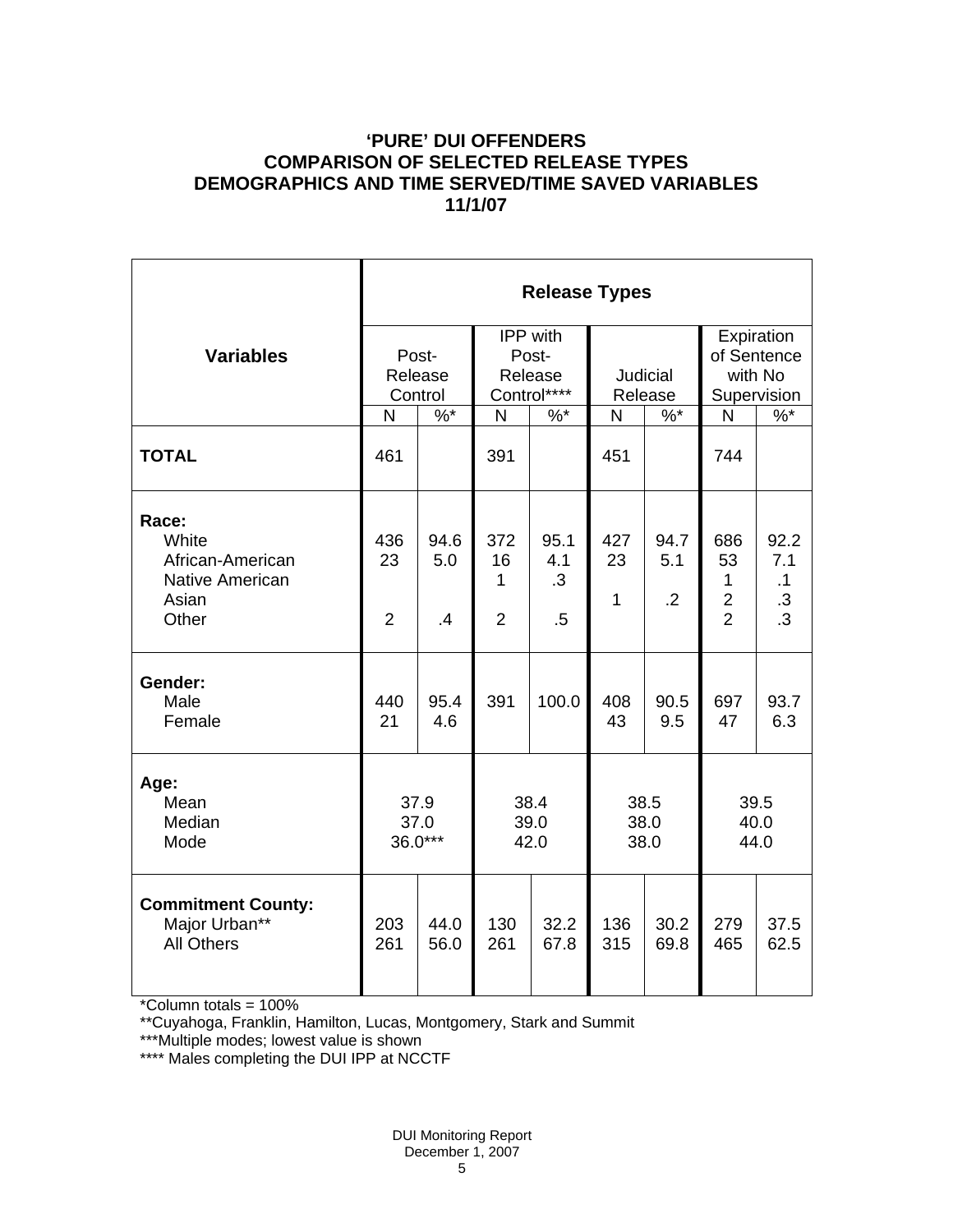|                                                                                       | <b>Release Types</b>        |                              |                                         |                            |                       |                            |                                                       |                             |  |  |
|---------------------------------------------------------------------------------------|-----------------------------|------------------------------|-----------------------------------------|----------------------------|-----------------------|----------------------------|-------------------------------------------------------|-----------------------------|--|--|
| <b>Variables</b>                                                                      | Post-<br>Release<br>Control |                              | IPP with<br>Post-<br>Release<br>Control |                            | Judicial<br>Release   |                            | Expiration of<br>Sentence<br>(with No<br>Supervision) |                             |  |  |
|                                                                                       | N                           | $\%$ *                       | $\sqrt[6]{6}$<br>N                      |                            | N<br>$\%$ *           |                            | N                                                     | $\frac{9}{6}$               |  |  |
| <b>Sentence Length</b><br>(Months):<br>Mean<br>Median<br>Mode                         |                             | 11.8<br>12.0<br>12.0         | 19.3<br>17.0<br>12.0                    |                            | 20.8<br>18.0<br>12.0  |                            | 14.3<br>12.0<br>12.0                                  |                             |  |  |
| <b>Number of Priors:</b><br>None<br>One<br>Two<br>Three or More                       | 246<br>112<br>51<br>52      | 53.4<br>24.3<br>11.1<br>11.3 | 267<br>90<br>24<br>10                   | 68.3<br>23.0<br>6.1<br>2.6 | 311<br>78<br>39<br>23 | 69.0<br>17.2<br>8.6<br>5.1 | 438<br>174<br>78<br>54                                | 58.9<br>23.4<br>10.5<br>7.3 |  |  |
| <b>Time Served (Months):</b><br>Mean<br>Median<br>Mode                                | 9.4<br>7.9<br>$4.6**$       |                              | 7.0<br>5.5<br>5.7                       |                            | 6.1<br>3.8<br>2.2     |                            | 11.2<br>8.9<br>$5.7**$                                |                             |  |  |
| <b>Time Saved Through</b><br><b>Early Release (Months):</b><br>Mean<br>Median<br>Mode | N/A                         |                              | 10.9<br>7.5<br>$6.1***$                 |                            | 14.3<br>12.3<br>9.2   |                            | N/A                                                   |                             |  |  |

\*Column totals = 100%

\*\*Multiple modes; lowest value is shown